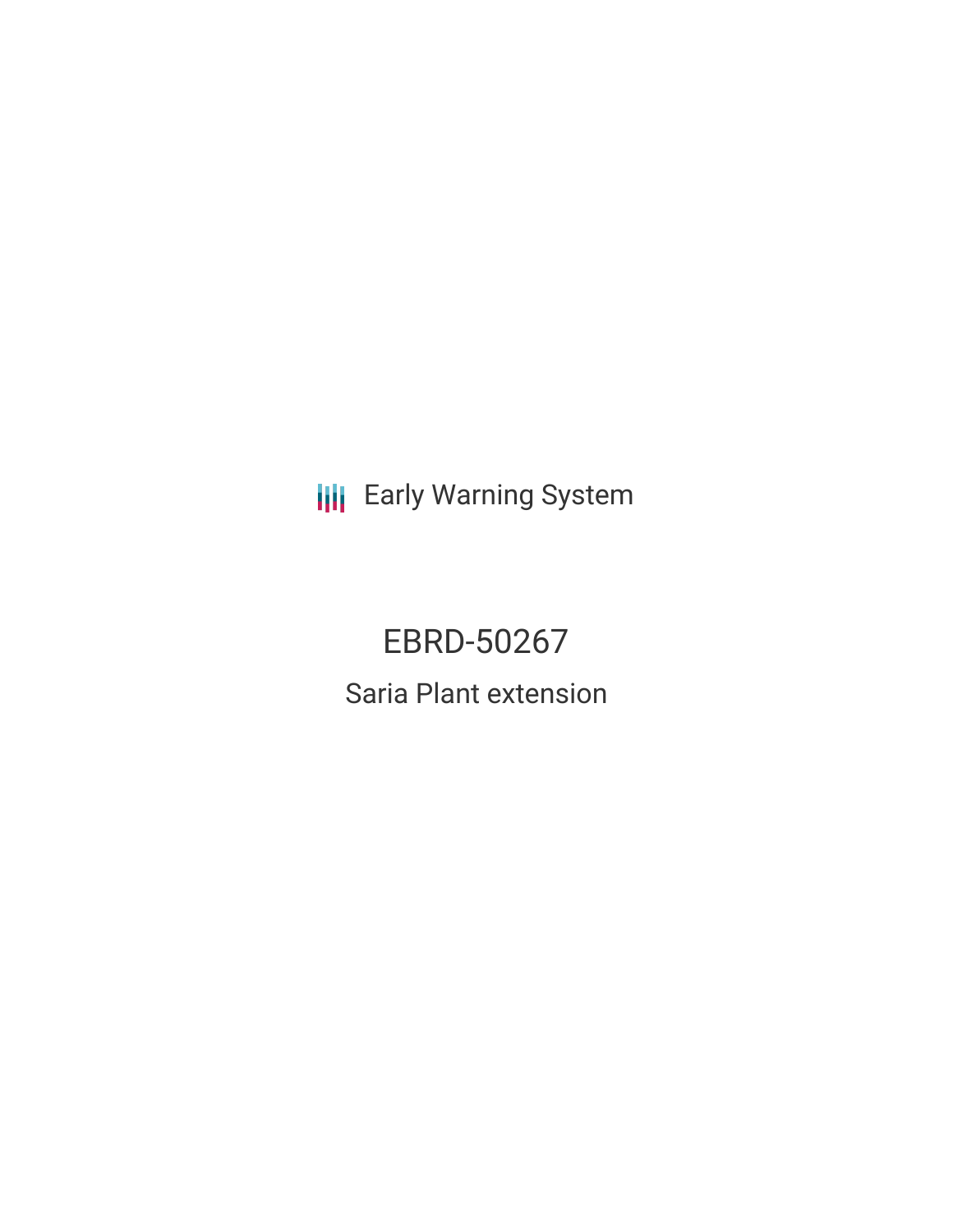

## **Quick Facts**

| <b>Countries</b>               | <b>Belarus</b>                                          |
|--------------------------------|---------------------------------------------------------|
| <b>Specific Location</b>       | Bereza, Brest Region                                    |
| <b>Financial Institutions</b>  | European Bank for Reconstruction and Development (EBRD) |
| <b>Status</b>                  | Active                                                  |
| <b>Bank Risk Rating</b>        | B                                                       |
| <b>Voting Date</b>             | 2019-04-23                                              |
| <b>Borrower</b>                | PTUE SARIA                                              |
| <b>Sectors</b>                 | Agriculture and Forestry                                |
| <b>Investment Amount (USD)</b> | $$18.94$ million                                        |
| <b>Project Cost (USD)</b>      | $$18.94$ million                                        |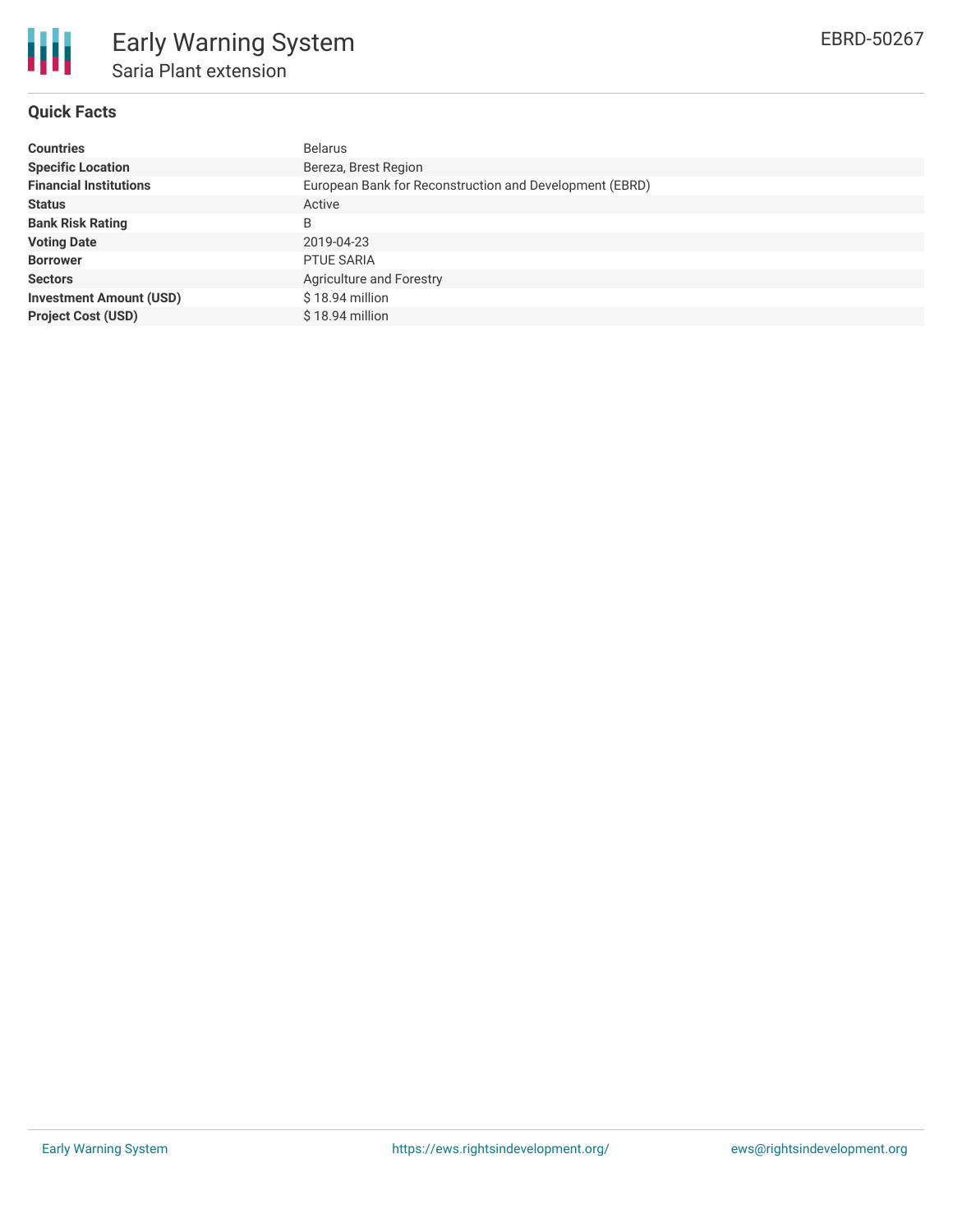

### **Project Description**

According to the Bank's website, this project provides financing to the borrower to be used for capital expenditure and working capital financing required for the capacity expansion. Specifically, the loan will be used to finance the installation of the third production line for poultry residues at the existing rendering facility in Bereza.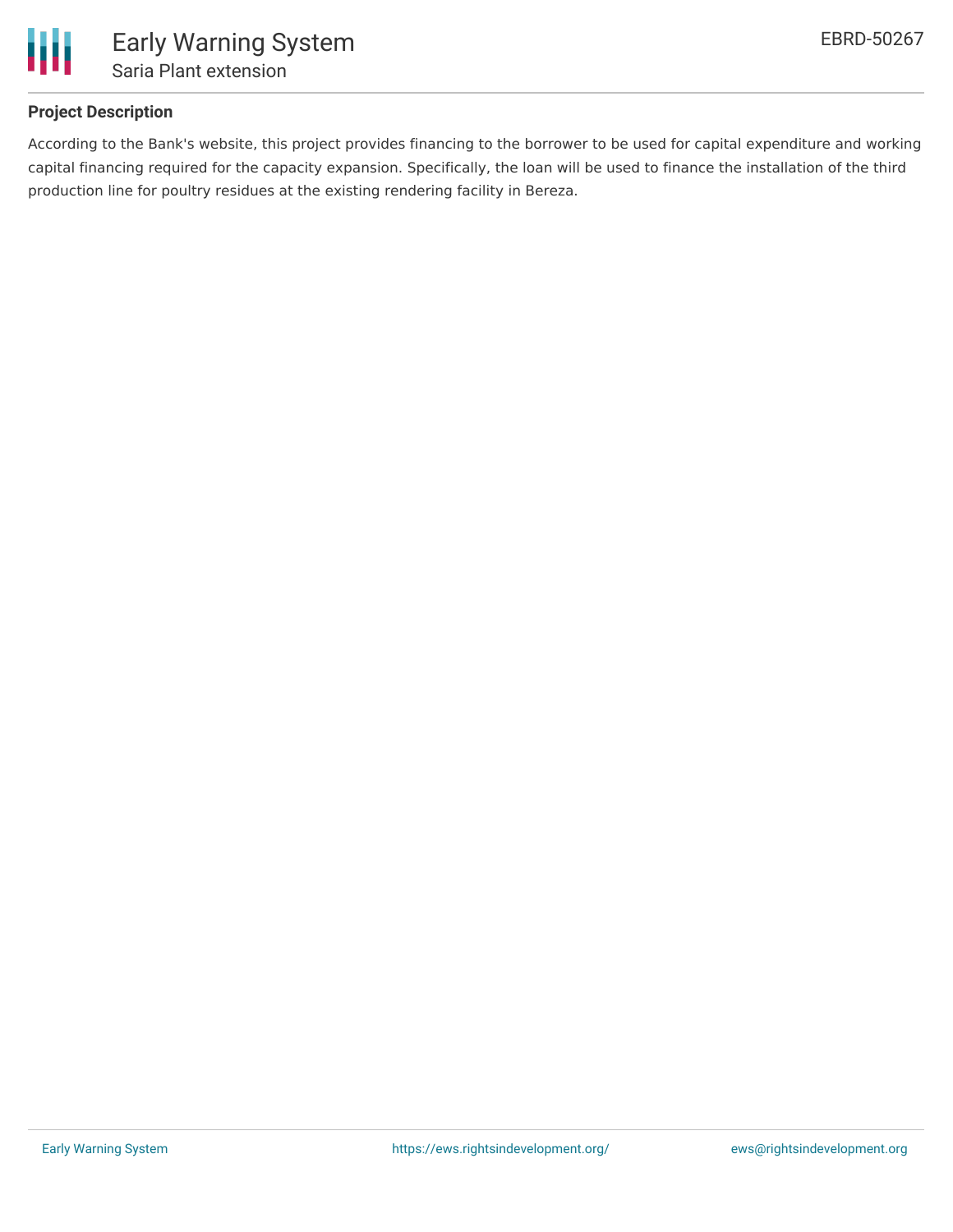

## **Investment Description**

European Bank for Reconstruction and Development (EBRD)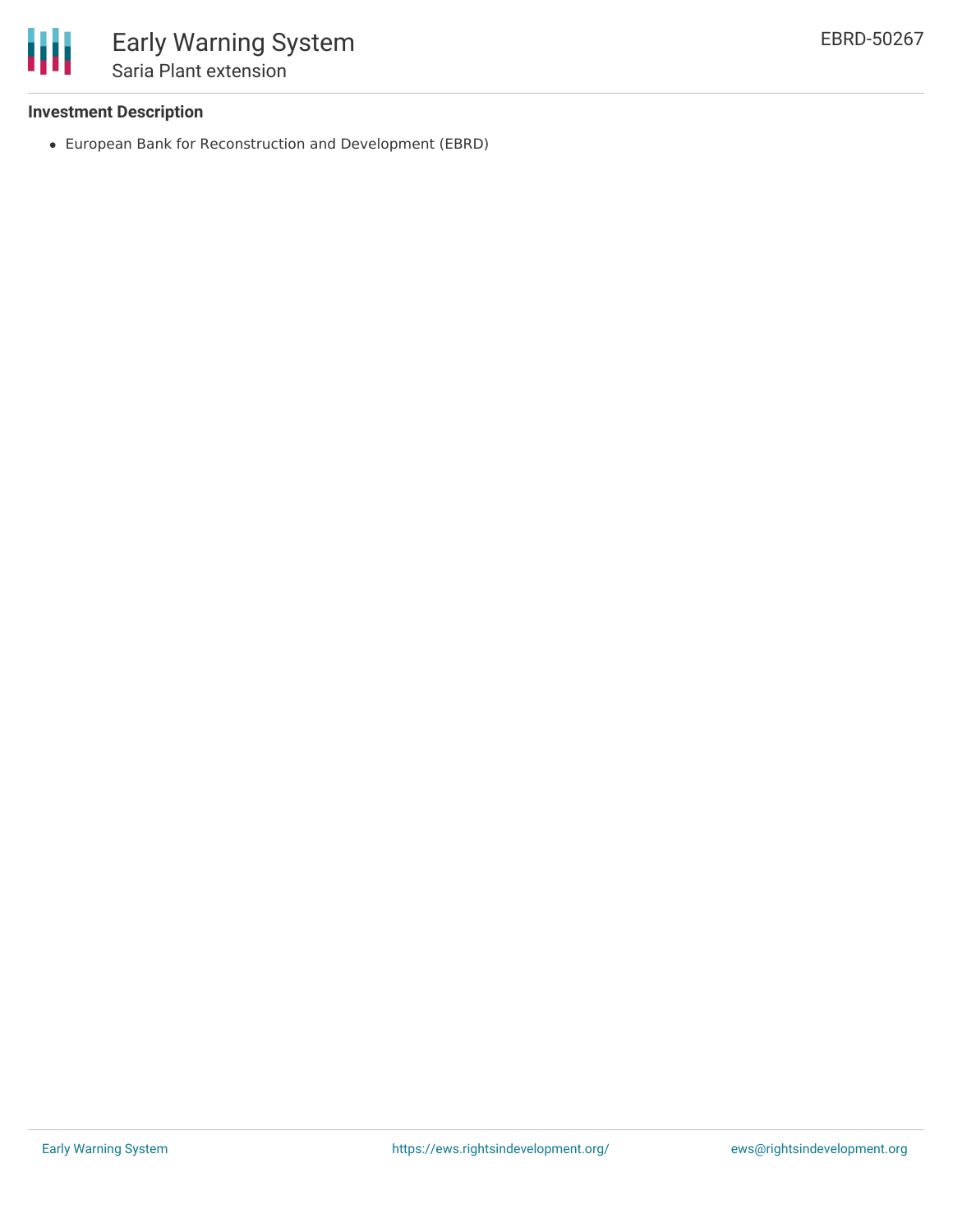

# Early Warning System Saria Plant extension

| <b>Private Actor 1</b>   | <b>Private Actor</b><br>Role | <b>Private Actor</b><br>Sector | <b>Relation</b>          | <b>Private Actor 2</b> | <b>Private Actor</b><br>2 Role | <b>Private Actor</b><br>2 Sector |
|--------------------------|------------------------------|--------------------------------|--------------------------|------------------------|--------------------------------|----------------------------------|
| $\overline{\phantom{0}}$ | $\overline{\phantom{a}}$     | $\overline{\phantom{a}}$       | $\overline{\phantom{0}}$ | <b>PTUE SARIA</b>      | Client                         | $\overline{\phantom{0}}$         |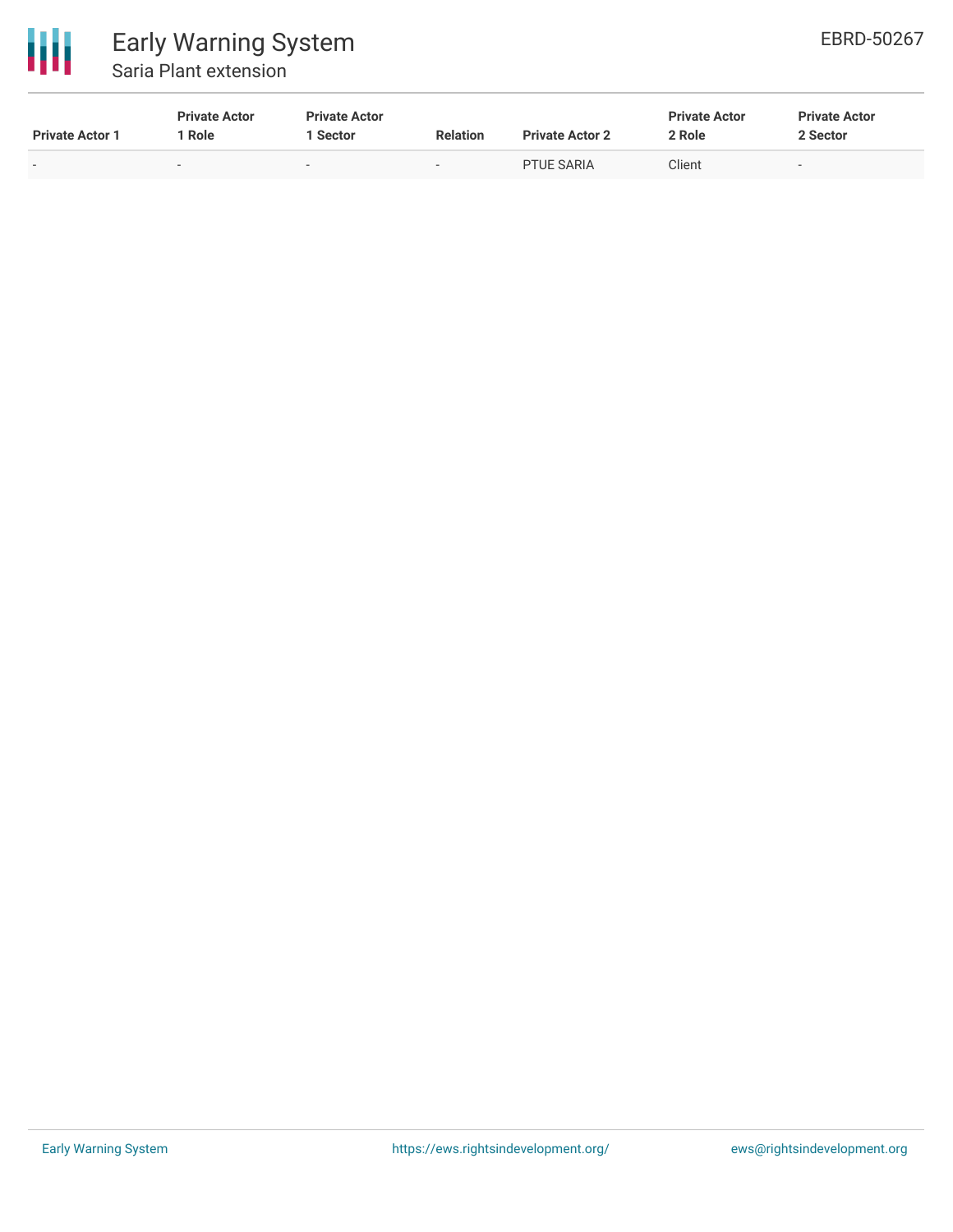

### **Contact Information**

Aliaksei Vantsovich, Director [info@saria.by](mailto:info@saria.by) +375 1643 69937 +375 1643 69934 saria.by UP Saria, Ul .Dlinnaja 94, d.Podossie 225209 Bereza District Brest Region Republic of Belarus

### **ACCOUNTABILITY MECHANISM OF EBRD**

The Project Complaint Mechanism (PCM) is the independent complaint mechanism and fact-finding body for people who have been or are likely to be adversely affected by an European Bank for Reconstruction and Development (EBRD)-financed project. If you submit a complaint to the PCM, it may assess compliance with EBRD's own policies and procedures to prevent harm to the environment or communities or it may assist you in resolving the problem that led to the complaint through a dialogue with those implementing the project. Additionally, the PCM has the authority to recommend a project be suspended in the event that harm is imminent. You can contact the PCM at pcm@ebrd.com or you can submit a complaint online using an online form, http://www.ebrd.com/eform/pcm/complaint\_form?language=en. You can learn more about the PCM and how to file a complaint at http://www.ebrd.com/work-with-us/project-finance/project-complaint-mechanism.html.